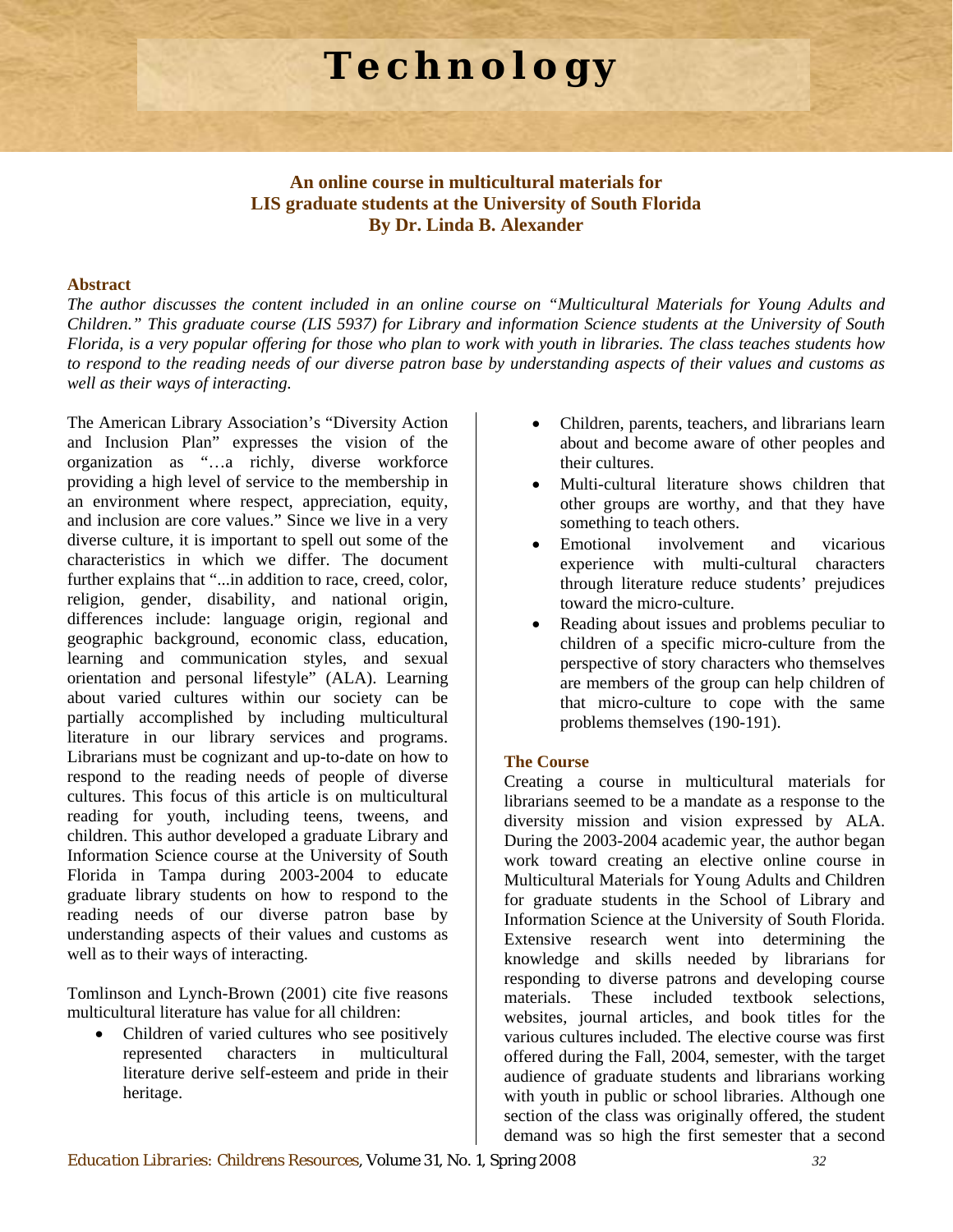section was opened to meet this demand. Approximately 55 students took the class that fall semester, and one section or more of the course has been offered every fall and spring semester since that date. The course, LIS 5937, is always full to the limit of 30 students per section.

## **Course Textbook**

The text selected for the course was a book from the Sage counseling series titled *Increasing Multicultural Understanding: A Comprehensive Model* by Don C. Locke (1998). The alternative choice was Hazel Rochman's book *Against Borders: Promoting Books for a Multicultural World*, published in 1993. Locke's book is more recent but does not contain any book lists for reading about the cultures. However, an element of the Locke text that influenced the choice was the way each chapter on a particular culture was arranged into ten rudimentary psychosocial topics throughout, including:

- acculturation
- poverty and economic concerns
- history of oppression
- language and the arts
- racism and prejudice
- sociopolitical factors
- child-rearing practices
- religious practices
- family structure and dynamics
- cultural values and attitudes.

As mentioned, the Locke text discusses various peoples but not their literary creations. The content is intended to help counselors better understand patients by learning about their ethnic identities and how this

affects them. It teaches readers about eleven multicultural groups prevalent in the U.S., but is not without its weaknesses. It often paints a rosy picture, omits important details, and does not

Learning about varied cultures within our society can be partially accomplished by including multicultural literature in our library services and programs. Librarians must be cognizant and up-to-date on how to respond to the reading needs of people of diverse cultures.

represent different groups in the text equally to their percentage in the population. For example, the book dedicates four out of twelve chapters to Asian Americans, which comprise less than 4% of the total U. S. population. In contrast, Hispanic Americans, who represent over 12% of the total U.S. population, were given only two chapters, and African Americans, also at 12% of the population are given only one chapter. Cuban-Americans, who are the third largest component in the Hispanic-American population, were completely overlooked. Another important group ignored by the text is the Haitian-Americans, with a U.S. population (particularly in Florida and New York) of over two million. ("United States: Population by Race"). Although the text is highly informative, these omissions are a serious concern in this context.

Since the text does not deal with literature *per se*, the book course lists and websites are important to students taking this course. To supplement student reading, several books are mentioned in the course as suggested reading, such as the Rochman book, Carlos Diaz's *Multicultural Education for the 21st Century*, James and Cherry Banks' 2005 edition of *Multicultural Education: Issues and Perspectives*, and Vicki L. Gregory's resource book *Multicultural Resources on the Internet*, a 1999 *Booklist* Editors' Choice.

#### **The Cultures**

Since space prohibits elucidation other than a condensed representation of the cultures covered in the course, the following section addresses each culture covered, with a few of its distinctions, according to Locke.

**African Americans** are a biracial community, which draws upon standardized African American behavior and the dominant culture. Economically, this community has twice the unemployment rate of the dominant culture, with fewer high-paying jobs and lower wage rates than whites. Generally speaking, religion and church attendance is a socializing institution and a source of leadership. The family structure involves strong kinship bonds, adaptability of family roles, and a strong work orientation.

The **Amish community** believes in complete

separation from the world, and has strict rules about behavior, dress, language usage, education, and religion. They speak three distinct tongues: Pennsylvania German, High German, and

English. All aspects of the Amish life are determined by their religious practicies. They do not participate in violence, and believe in adult baptism and disciplined church community, where *shunning* is strictly enforced. As farmers, they value harmony with soil and nature.

**Native American Indians** have the lowest average income, educational level, and standard of living of any group covered in the course. Their culture has a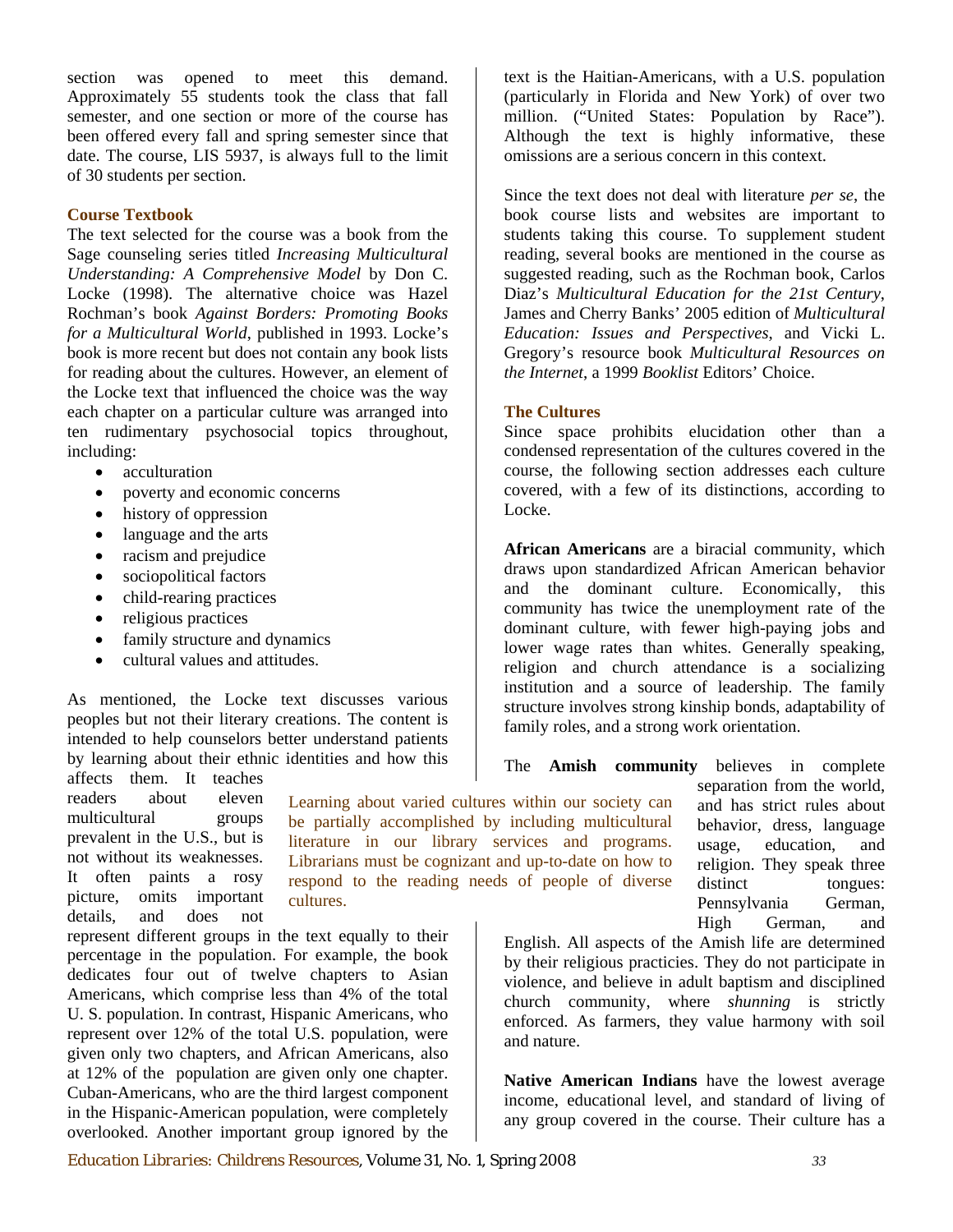rich heritage in nonverbal language with over 300 tribal languages in use in contemporary communities. Politically, their tribal governments vary. While historically they used chiefs, currently most use a tribal council type of government. Their religious beliefs are holistic with many gods or spirits; they usually have one chief God or Great Spirit and worship the forces of nature and animals. Much of the familiar literature for children and teens about this group is not based on authenticity to the culture. The Oyate organization [\(http://www.oyate.org/\)](http://www.oyate.org/) distributes materials and discusses problematic titles [\(http://www.oyate.org/books](http://www.oyate.org/books-to-avoid/)[to-avoid/](http://www.oyate.org/books-to-avoid/)) . Surprisingly, according to this website, some of the "worst" titles include: *Little House on the Prairie* by Laura Ingalls Wilder, *Sitting Bull and His World* by Albert Marrin, *My Heart is on the Ground* by Ann Rinaldi, and *Wounded Knee* by Neil Waldman.

**Chinese Americans** have no single Chinese language, but the major dialects are Cantonese and Mandarin; which use a different symbol for each word. Filial piety and veneration of age mean obedience and devotion to parents where the eldest sons have specific obligations to family. The religions they practice include Confucianism, Buddhism, and Taoism. One of the cultural pressures is that one must behave in a way that will not shame the family, because if irreconcilable problems occur, the family will disown the problem member.

**Japanese Americans** are the third largest Asian group (after Chinese Americans and Filipinos) in the United States. One cultural feature involves their use of body language, where they use very little eye contact, and instead of handshaking they bow. The Japanese do not admit any need of "personal space." They practice Buddhism, Confucianism, and Shintoism. The family structure is patriarchal, where the mother is devoted to child-rearing and the father is an exemplar to children

and his authority is unquestioned.

A unique characteristic of the **Korean American**  community is that they have only 232 surnames. Appproximately 53% of the population has one of five major surnames: Kim, Lee/Rhee/Yi, Park, Choi/Choe, and Chung/Jung. The typical parents are in their



late 30s, with two or three children of elementary school age. Korean Americans usually have a high school or college education. Their cultural emphasis is on suppression of strong feelings, obedience to family authority, and subjugation of individuality to benefit the family.

**Vietnamese Americans** have been politically oppressed throughout history, living under U.S. resistance to all things Vietnamese after the Vietnam war. They lived under the traditional caste system, with scholar being at the top and merchant being at the bottom of the social class structure. Regarding the family structure, children remain with the family until marriage and, after marriage, women transfer allegiance to their husband's family.

The **Hispanic/Latino** community poses two central questions: "Who is Hispanic? Who is Latino?" These two terms are often used interchangeably. There are numerous and varied Latino and Hispanic cultures which differ widely from each other. Among the American communities are Cuban, Dominican, Guatemalan, Colombian, Venezuelan, and Peruvian. In Florida for example, the population is made up of less people from Mexico, but many from Cuba, Puerto Rico, the Dominican Republic, and Central America, It's important to remember that Florida was settled by the Spanish, so the Hispanic and Latino people there have a Spanish cultural heritage, but may or may not speak Spanish.

**Mexican Americans** are usually bilingual, but some Mexican Americans speak no Spanish and some speak no English, although the majority speak both languages. Mexican Americans grow up in a childcentered home where the parents tend to be permissive and indulgent with the younger children. The religion is predominantly Roman Catholic, and the church is the center of faith. Worship services may be informal with guitars, accordions, maracas, etc. With respect to

> the family structure, there may be no single family pattern based on one culture.

> Forty-two percent of all **Puerto Ricans** live in the U.S., with the highest concentration residing in New York City. This group did not experience discrimination based on race until they came to the U.S.; prejudice in Puerto Rico is based on class, not color.

Those living in the U. S. have also experienced a shift in values. There has been a change in the roles of men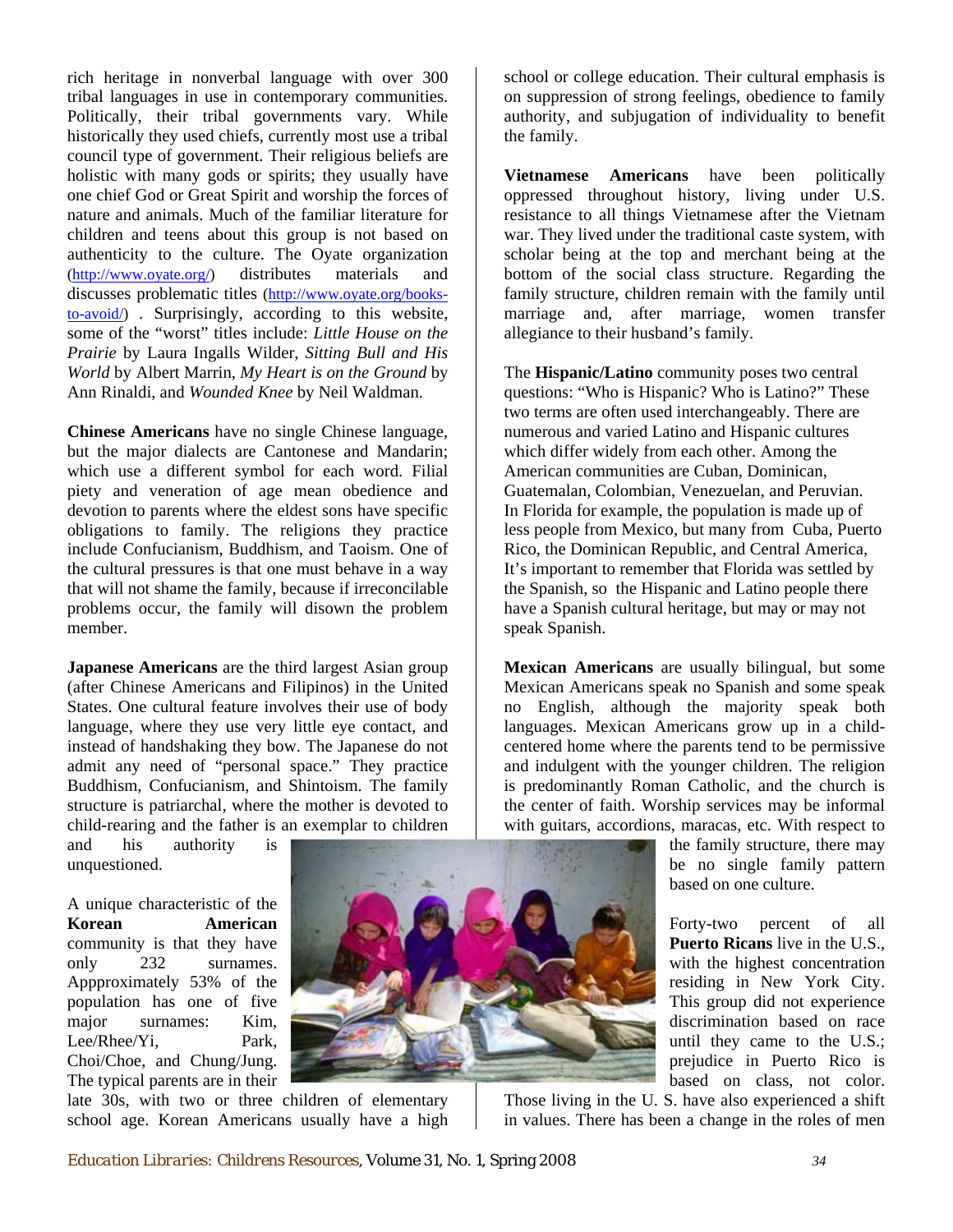and women, with women becoming more independent, and children behaving more like the dominant culture (aggressive, competitive, inquisitive, independent, selfreliant).

**Jewish Identity** in American is difficult to describe due to very diverse origins, yet this population has a high degree of religious and cultural identity. Jewish languages includes Hebrew, Aramaic, Yiddish, and Latino. Their history of the Holocaust, during which time six million Jews were killed, represents one-third

of the world's Jewish population and 60% of European Jewry. The major focus of political activity is their commitment to Zionism and to the prosperity of Israel. American Jews have become more acculturated than some other communities, with education levels being higher and poverty less of a factor.

There is a tremendous amount of racism and prejudice in the U.S. regarding **Muslim** 

**communities** due to the negative image of Islam, especially after the Sept. 11, 2001, tragedy. Their religion and non-representational art are foremost characteristics, with the use of Arabic script that transcribes the Qur'an into beautiful script as act of devotion. The patriarchal family structure honors fulfilling the masculine roles and fathering children, especially sons. Public worship is at the heart of Islamic practice.

related, and various other characteristics that identify them for services above and beyond the usual. **Americans with disabilities** is a group that is not discussed in the Locke text, but was added to the course as an important group served by librarians. Unfortunately, this category is too large to discuss in this space. It includes, but is not limited to, persons with psychological, physical, educational, social, age-

Another group not covered in the Locke text includes the gay community, or the **Gay-Lesbian-Bisexual-Transgendered-Questioning (GLBTQ)** group. *Gay* describes a man who is romantically and sexually attracted to other men, and also sometimes is an inclusive term encompassing gay men, lesbians, bisexuals, and sometimes even transgender people. A *lesbian* is a woman who is romantically and sexually attracted to other women, while *bisexual* people have



freedom and book challenges form a part of the study Since students in the course only read books for young adults on this topic, the concepts of intellectual

of this community.

## **Evaluating Multicultural Materials**

xperts on materials for diverse cultures. Students enrolled in this course are expected to read two books per week on the culture being studied during the fourteen weeks: a young adult title and a children's title. A major component of the course is the evaluation of materials' quality of according to the criteria suggested by

These criteria include:

- General Accuracy.
- Stereotypes. A misleading book might discuss "the Mexican experience." This is one to avoid.
- Accurate Setting. Not all Native Americans lived in teepees.
- those who speak standard English and those who • Language. Does the book use the language of the culture? Students are taught to become aware of books that divide characters into two groups do not.
- Insulting epithets. If the content is insulting, err on the side of protecting children.
- characters all look alike. Avoid ilustrated books • Illustrations. In *The Five Chinese Brothers* the with this characteristic.
- fiction where authors often write under the aegis • Author's perspective. An author with an insider's perspective is much preferred. This approach is controversial because many in the literary arts believe that an author must actually live in a culture to write about that culture with accuracy. Others disagree, feeling that an author can write about other cultures with a spirit of truth. This issue is particularly interesting in of another gender and even sometimes race.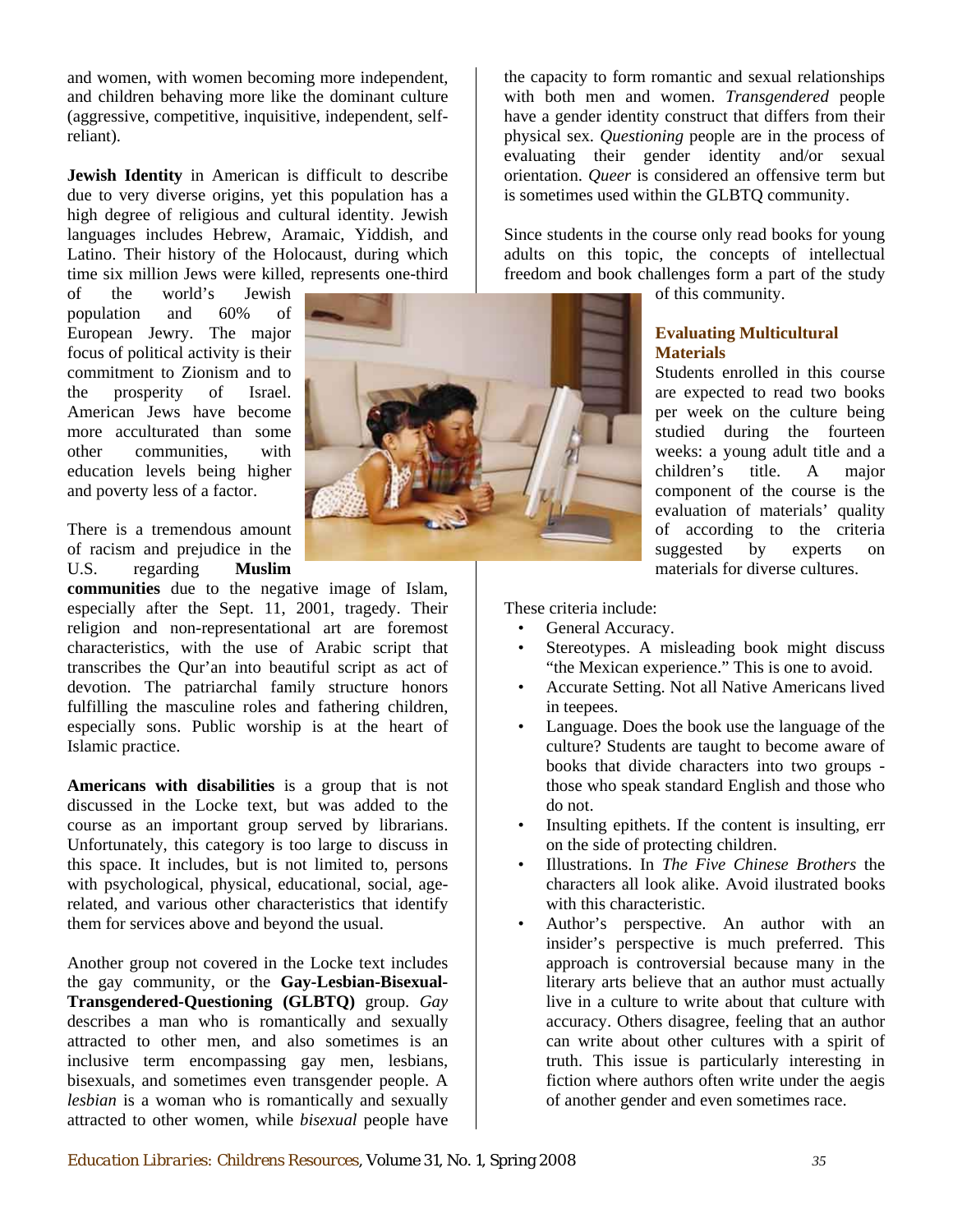- Appealing stories. Themes such as friendship, family, and school appeal to youth.
- Tough Issues. Does the book offer multiple perspectives on tough issues? For example, *Less than Half, More than Whole* by Kathleen and Michael Lacapa is a good portrayal of biracial issues.

#### **Assignments**

book's culture and traditional American/Western culture, stating possible program connection ideas for Since LIS 5937 is listed in the SLIS curriculum as an elective rather than a required core course, assignments for the class are fewer than the typical LIS graduate class. Students are required to read fourteen young adult books and fourteen children's books during the fourteen-week semester. Students select books, many of which are award titles, from a list of titles for each cultural group provided in the online Blackboard courseware corresponding to each chapter in Locke's text. There is no corresponding reading in the Locke book for the disability or the GLBTQ groups so students are provided a list of a variety of professional journal articles for background reading. Numerous websites are available for additional information for each culture. Students must evaluate a number of the books read, using the criteria discussed above. They also must compare and contrast in some detail the library settings.

Students are required to post weekly to the course discussion board thoughtful comments with regard to Locke's categories of psychosocial topics compared with the book content read by the student for the culture of each week. An online quiz is required during the course, which covers awards, organizations, and other historical library information associated with services to

diverse cultures. Although the quiz is open book, it is recognized that a quiz is part of the total learning experience, even when students look up answers.

A short research paper on any library or access issue of a special population is required. This task necessitates the use of the University of San Francisco (USF) Virtual Library and its databases for procuring scholarly sources to support the arguement. The final capstone assignment is the development of an inclusion and awareness program on a culture of one's choice to be used in a stated library setting that serves a diverse patronage for teens and children. This program is presented in a face-to-face class meeting near the end



usually prepare a program they will use in the future, while students who are not yet employed in a library create a hypothetical program. of the semester. Handouts are distributed to all class members so that these programs can be adapted or duplicated in various settings by all the students at a later date. Those who are actually employed libarians

### **National Recognition**

Hillsborough County for any future meetings; a An interesting event came about as the result of one of the student's project, which she decided to use in her part-time job in a local public library. Meagan Albright created a GLBTQ program, using her display of gaythemed books for young adults in her Hillsborough County library during the Gay Pride month of June. Three adult patrons were offended by the display being positioned near the front door of the library, although only one of them made a formal complaint in writing. This gay book display for teen reading received national attention when the Hillsborough Board of County Commissioners (BOCC) ruled in a separate statement that no gay materials could be displayed in any public building in the county. Alas, the BOCC had overstepped their boundaries. This incident became an intellectual freedom issue as a First Amednment right was being violated. The BOCC's action resulted in the Florida Library Association stating they would boycott lawsuit was also filed by a private citizen within the

> Science at USF, but to the course itself. It was also brought to the attention of the county. Articles on the Hillsborough County ban appeared in the *New York Times*, *American Libraries*, and various local newspapers thoughout the summer. Although the kind of attention the ban received was not preferred, the attention reecived for this act by the BOCC drew attention not only to Tampa and to the School of Library and Information

Intellectual Freedom Committee of the ALA.

proven to be a successful course for generating a In summary, this course has filled a gap for library students who will be working in academic, public, and school libraries in Florida and other states. The need for a course such as this is more and more evident as our nation becomes more diversified in the 21st century. Although the course is merely an introduction to other cultures, there will be a need for more intense courses like this for training our next generation of librarians—courses which include various populations not covered in LIS 5937 and at more depth than the current course can cover. All in all, LIS 5937 has